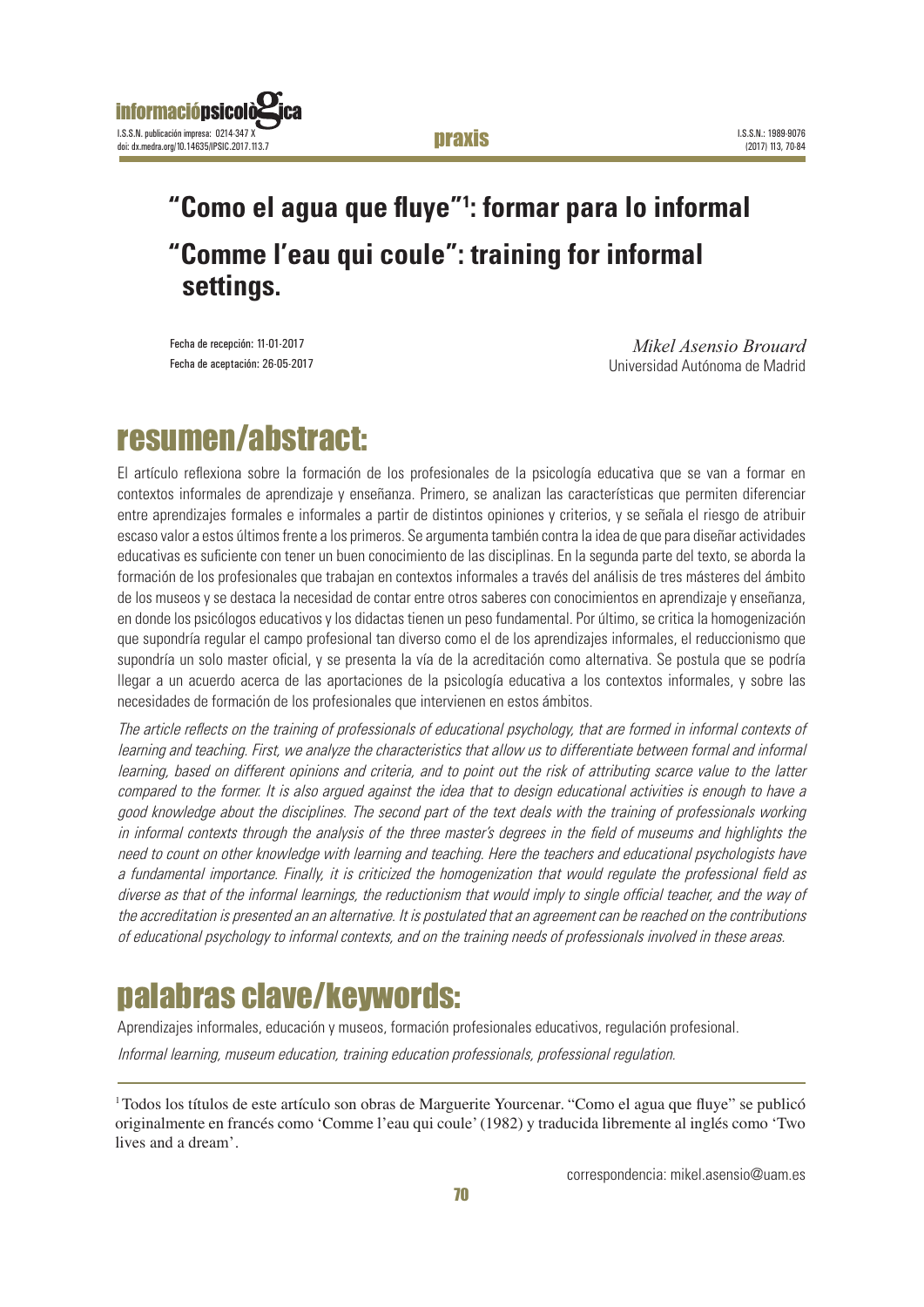### **"Una vuelta por mi cárcel": los contextos de aprendizajes llamados informales.**

El objetivo de este artículo es reflexionar sobre la formación en los contextos educativos informales.

Si, por ejemplo, llevamos a un grupo escolar al *Muso del Hidalgo*, en Alcázar de San Juan, nos encontraremos con un escenario donde poder hablar relajadamente del siglo XVI. Los visitantes pueden probarse algunos ropajes de la época, andar sobre unos chapines (alzas), probarse una armadura con su guantelete y su coraza, tentar una lanza, observar un mosquete auténtico del siglo XVI (que pesa 14 kilos); distinguir entre las almortas y el centeno; tocar la vihuela; o resolver un juego sobre cómo hacer el pisto manchego antes de la llegada del pimiento y el tomate americanos.

Si sacamos un grupo de familias por las calles del pueblo extremeño de Hornachos, nos encontraremos con una plaza que se llama el "desbautizaero", lo cual nos dará pie para reflexionar cómo se tomaban los hornachegos (de cultura musulmana durante siglos), la nueva obligación de bautizarse que les imponían los cristianos por la fuerza. Hoy en día podemos aún observar los detalles del sistema árabe de distribución de aguas por casas y huertos. O podremos ver aún la alhóndiga (almacenes comunales del comercio del grano). Una parte de los hornachegos emigraron a Marruecos y fundaron la república de Salé, que pleiteó durante tiempos con Rabat, la capital actual del reino de marruecos.

En Hornachos o en el *Museo del Hidalgo* podemos aprender en un rato y sin esfuerzo un conjunto de conocimientos que nos consta no solo que son perdurables sino que las personas utilizan luego fácilmente en su vida cotidiana. Recientemente hacíamos un recorrido didáctico al curso del Ebro desde el delta hasta el puerto fluvial de *Caesar Augusta*, "leyendo" los paisajes naturales y culturales. El alumnado participante valoró no solo lo que aprendieron sino una experiencia holista donde el conocimiento está contextualizado en la realidad y en un experiencia a la vez intelectual, propioceptiva y personal, y emocional.

Cuando hablamos de aprendizajes informales estamos hablando de ámbitos potenciales de aprendizaje de gran relevancia educativa, social y económica. Por poner solo un ejemplo, en todo el estado, anualmente hay 57 millones de visitantes a museo, mientras que los asistentes a todos los campos de todas las ligas de fútbol no llegan a 15 millones. Por su lado, nuestro alumnado total no llega a 11 millones (algo menos de 1.5 m. universitarios y algo menos de 9.5 m. no universitarios), todo ello en 2014. Los museos de Estados Unidos, que crecen cada año, reciben 850 millones de visitas al año, más que la asistencia a todos los eventos deportivos más importantes de las principales ligas juntos más todos los asistentes a los parques temáticos juntos (American Alliance of Museums, http://www.aam-us.org/ about-museums/museum-facts).

No es tan fácil como parece contestar a la pregunta: ¿Qué es el aprendizaje informal?. Es evidente que existen muy diversos contextos de aprendizaje. El aprendizaje informal es un concepto complejo. Su importancia puede verse en las diferentes revisiones dedicadas a este contexto de aprendizaje (por ejemplo, Colley, Hodkinson y Malcolm, 2003). Las nociones de aprendizaje formal e informal aparecen ligadas a las consideraciones que surgen en

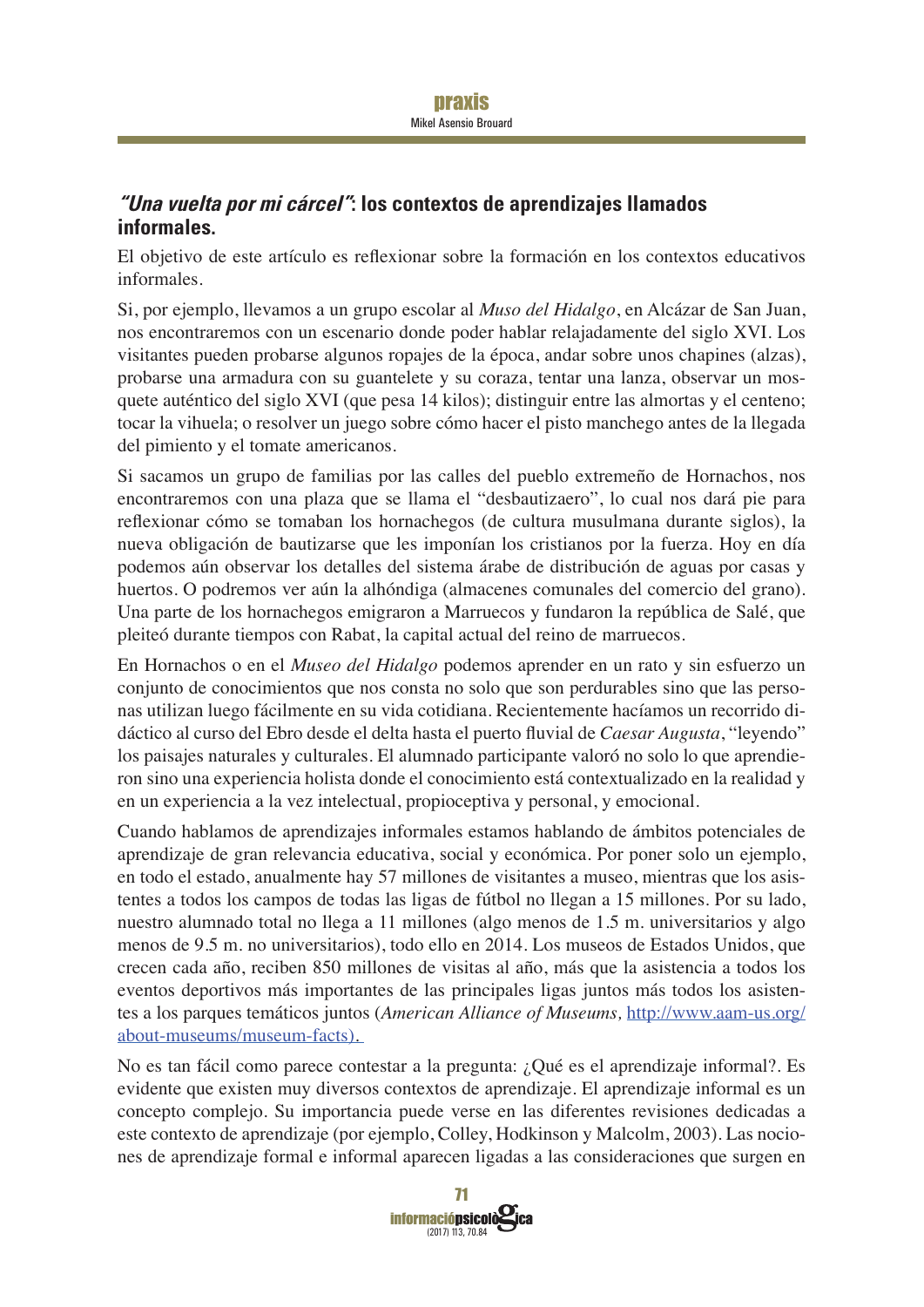las años 70 sobre educación formal e informal (y la actualmente abandonada "no formal") y que son recogidas por la *UNESCO* (Asensio, Asenjo y Rodríguez, 2011).

Paul Hager, en los últimos años, ha escrito varias recopilaciones y reflexiones sobre temas de aprendizaje informal (Hager, 2011; 2012), distinguiendo entre aprendizaje formal e informal en la misma línea propuesta en nuestro artículo del 2001: dos polos que varían en una serie de dimensiones bipolares (se alinea entre los que consideran el aprendizaje no formal como equiparable al informal, pero cita la polémica con los que defienden la existencia de tres aprendizajes, Colley et al., 2003). Hager describe el aprendizaje formal como el que se da en el contexto de aula, pero le añade tres condiciones que coincidimos que son importantes: el aprendizaje formal está ligado a un currículum específico; dispone de un profesorado que es el responsable último del aprendizaje; y está sujeto a algún sistema externo de evaluación y control que mide y certifica el proceso de aprendizaje de los aprendices individuales. Según Hager, aprendizaje informal sería todo lo demás, todo lo que no entra en las situaciones de aprendizaje que cumplen con estos tres criterios. El aprendizaje informal está muy unido a escenarios de tiempo libre: hobbies, artesanías, deportes, cultura, etc.

Mientras que unos pocos autores descartan el término "informal", reduciendo la tipología a educación formal y no formal (Eraut, 2000), otros consideran las tres categorías, equiparando el aprendizaje informal con el aprendizaje accidental (Eshach, 2007; Comas-Quinn, Mardomingo and Valentine, 2009). Finalmente, un tercer grupo de autores, entre los que nos encontramos, afirman que cada uno de los términos responden a realidades educativas diferenciadas, pero todas ellas con un programa organizado y estructurado con sus propias características (Friedman, 2008; Ucko, 2010; Asensio, Asenjo y Rodríguez, 2011).

Las variables más mencionadas en la literatura para diferenciar entre los procesos de enseñanza formales, no formales e informales son las siguientes:

- el **grado de estructuración**, es decir, el grado en que se encuentran planificados y dirigidos hacia metas concretas, así como, su rigidez o flexibilidad, linealidad, etc., de su estructura. Curiosamente, cuando la teorización se realiza desde la enseñanza formal se insiste en que la enseñanza formal siempre es caracterizada como altamente estructurada, mientras que si el aprendizaje informal es considerado incidental, no se le atribuyen metas ni planificación alguna (Livingstone, 2006; Eshach, 2007). Sin embargo, cuando la teorización de estos aspectos se realiza desde el ámbito de los aprendizajes informales cambia la perspectiva y el aprendizaje informal se basa en programas que implican una planificación y una organización muy notables. Mientras que la estructura de los programas formales, debido a su asociación con objetivos curriculares prefijados, suele ser cerrada y lineal, en el caso de los programas informales suele ser abierta, multidisciplinar y no lineal. En el caso de los programas no formales los objetivos suelen estar cerrados y prefijados, sin embargo, pueden estar o no ligados a aspectos curriculares formales, siendo la estructura de sus actividades muy similar a la que se impone en los programas formales.

- **el grado de control que tiene el individuo sobre el proceso de enseñanza/aprendizaje.** La mayoría de autores coinciden en que en los programas formales el control del proceso reside en un agente externo (libro, educador, etc), mientras que en el aprendizaje informal

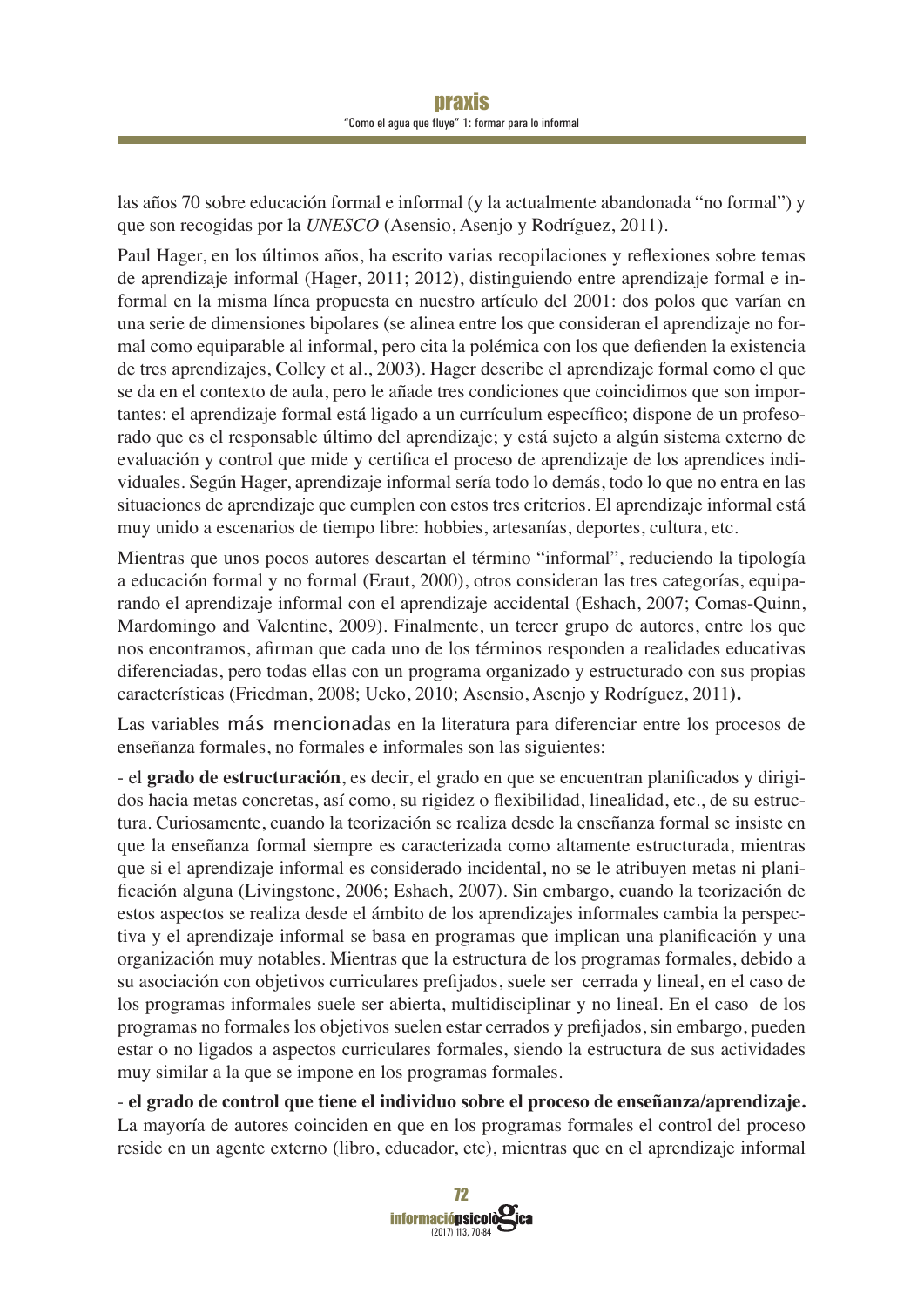es el aprendiz quien dirige su propio aprendizaje, aunque pueda estar guiado por otros (por ejemplo, Livingstone, 2006; Eshach, 2007).

- el tipo de conocimiento que se programa es también relevante en la literatura. En los programas formales los conocimientos tienen un carácter más teórico y suelen estar prefijados y elaborados. Esto, da lugar a un peso excesivo de los contenidos conceptuales, entendidos además como productos finales con un fuerte carácter de verdad. En el caso de los programas informales se plantea una metodología de indagación e investigación que implica un mayor énfasis en la búsqueda, construcción y discusión del conocimiento, lo que obliga a primar los contenidos procedimentales y actitudinales, y ser un escenario más favorecedor de un aprendizaje competencial.

- la evaluación del proceso. En la literatura esta se menciona casi exclusivamente haciendo referencia a las calificaciones y acreditaciones en el ámbito formal (ver Eshach, 2007; Schugurensky, 2006). Sin embargo, los aprendizajes informales tienen ya una larga tradición en realizar evaluaciones no solamente sumativas, sino frontales o previas, formativas y hasta remediales (ver Asensio et al, 2014).

Normalmente se identificaba formal con lo que ocurre dentro de la escuela e informal con lo que ocurre fuera (Heimlich, 2005). Sin embargo, cada vez más autores consideran que ambos pueden darse en distintos contextos e incluso mezclados (Hodkinson y Hodkinson, 2004). Para Falk (2005) el entorno físico e institucional en solitario no es probable que ejerza una influencia cualitativa en el tipo de aprendizaje que se produce. Según esto, la diferencia entre los modelos de aprendizaje informal y otros modelos tradicionales no radica en el lugar físico donde tengan lugar, sino en la eficacia con la que se manipulen las variables del proceso educativo que permitan, con mayor probabilidad, un proceso de aprendizaje efectivo.

En cuanto a los proceso de aprendizaje, las variables diferenciadoras que se citan entre el aprendizaje formal e informal son:

- la planificación del proceso de aprendizaje. Hay bastante consenso en el hecho de que el aprendizaje formal genera menos motivación intrínseca que el informal, ya que este último sólo tendrá lugar si los contenidos son de interés personal para el aprendiz o responden a necesidades explícitas (Eshach, 2007). Algunos de los elementos presentes en los programas de aprendizaje informal que potencian la motivación intrínseca por aprender son: su libre elección; la disposición a iniciar el proceso de enseñanza-aprendizaje a partir de los intereses y conocimientos previos de los individuos; la intención de dotar a los contenidos de funcionalidad y sentido para el aprendiz, intentando contextualizar la nueva información en situaciones socialmente significativas; los contenidos se suelen ajustar al nivel de habilidad del aprendiz y éste tiene la percepción de que es efectivo, controla y posee capacidad de elección; y, finalmente, la implementación de una evaluación formativa, que no presenta componentes que puedan ser interpretados como un castigo por parte de un aprendiz. El peso de la libre elección es remarcado por muchos autores hasta el punto de que algunos se refieren a los aprendizajes informales como "free choice learning" (Falk, 2005; Falk, Heimlich and Foutz, 2009).

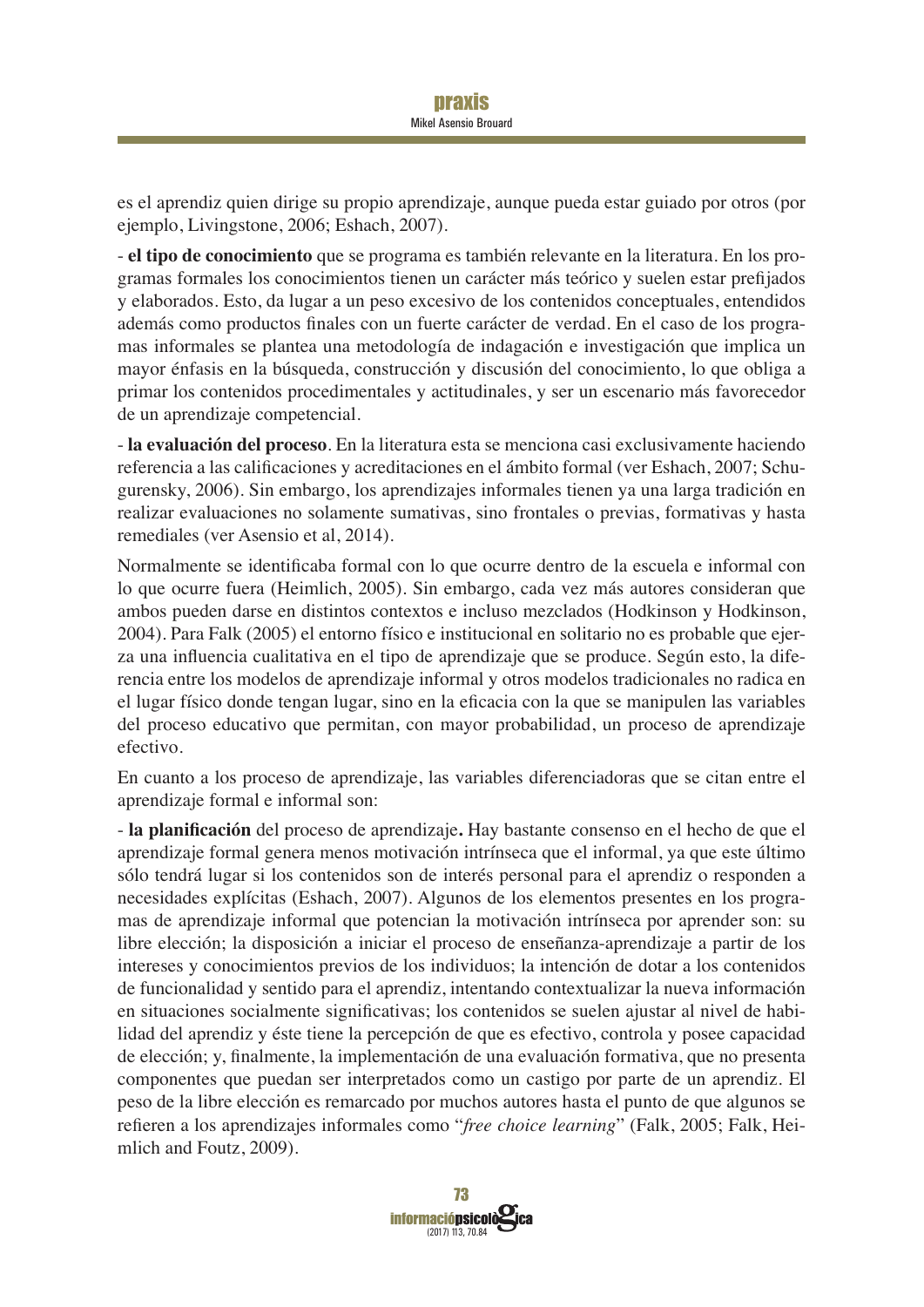- la participación del individuo. La estructura cerrada, lineal, y los contenidos estandarizados característicos de los programas de educación formal y no formal favorecen un comportamiento pasivo en los aprendices. Este proceso unidireccional potencia, sin duda, el aprendizaje receptivo y repetitivo. En los programas informales se trabaja mucho más con la metodología de la experiencia y del descubrimiento, los participantes deben implicarse cognitiva y motivacionalmente para llevar a cabo el programa. Por lo tanto, se trata de un  $\mu$ proceso bidireccional, donde el intercambio de información es contingente y donde el participante percibe que tiene buena parte del control de la situación (véase Liu, 2003).

- la elaboración de productos que permitan fijar los objetivos de aprendizaje y que, además, simbolicen los logros alcanzados. Las situaciones que nos obligan a reflexionar sobre el proceso de producción, son necesarias para que los participantes tomen conciencia de sus propias estrategias de aprendizaje. Esta toma de conciencia suele provocarse a menudo a través de la construcción de productos muy visuales y comunicables con los que se genera una experiencia "mostrable" a uno mismo y a otros.

Por su parte, el concepto de aprendizaje informal es cercano al de 'aprendizaje natural' (Asensio, 2015), una etiqueta relativamente reciente que recoge trabajos que provienen al menos de tres contextos claramente diferenciados: uno es el ámbito de los estudios en primera infancia (Dunst et al., 2001 a y b), sobre todo en niveles como el de los *'todlers'* que aprenden a gran velocidad jugando en contextos muy poco estructurados desde un punto de vista externo y formal; también recoge trabajos, que se realizan en comunidades, por ejemplo indígenas (Le Grange, 2007; Bates et al., 2009; Sillitoe, 2009), o como los trabajos de Rogoff (2012), que se centran en entornos de aprendizajes mediados socio-culturalmente; y por último, trabajos que provienen del aprendizaje de aspectos ecológicos.

### **"El tratado del inútil combate": la formación necesaria para diseñar programas públicos y educativos.**

Aunque a muchos nos duela, seguimos en un sistema educativo donde el modelo de enseñanza tradicional tiene mucho más peso del que quisiéramos, y esto marca nuestra manera de plantear la formación en la enseñanza formal, lo cual influye en la enseñanza informal. Trataré de explicar un poco más este aspecto.

En la enseñanza tradicional, el corpus de conocimiento que conduce la elección de lo que se enseña sigue siendo mayoritariamente la disciplina (tanto en la universidad como en la secundaria y en una parte de la primaria). La presencia de un tema en el programa, la extensión del mismo, su ubicación y su enfoque, su estructura interna, vienen dado más por la estructura disciplinar que por otro tipo de variables, por ejemplo su peso en los intereses de los alumnos, o su importancia en la estructuración de conocimiento porque, por ejemplo, ayude a atacar teorías intuitivas o sugeridas.

Un mandamiento reiterado de la didáctica clásica es que "no se puede enseñar lo que no se conoce". Este argumento, que coincidiría con la posición más tradicional desde hace años, no hace más que poner encima del tapete la tensión entre los conocimientos disciplinares y los conocimientos transversales. Dicho de otra manera, ¿quién debe divulgar el cono-

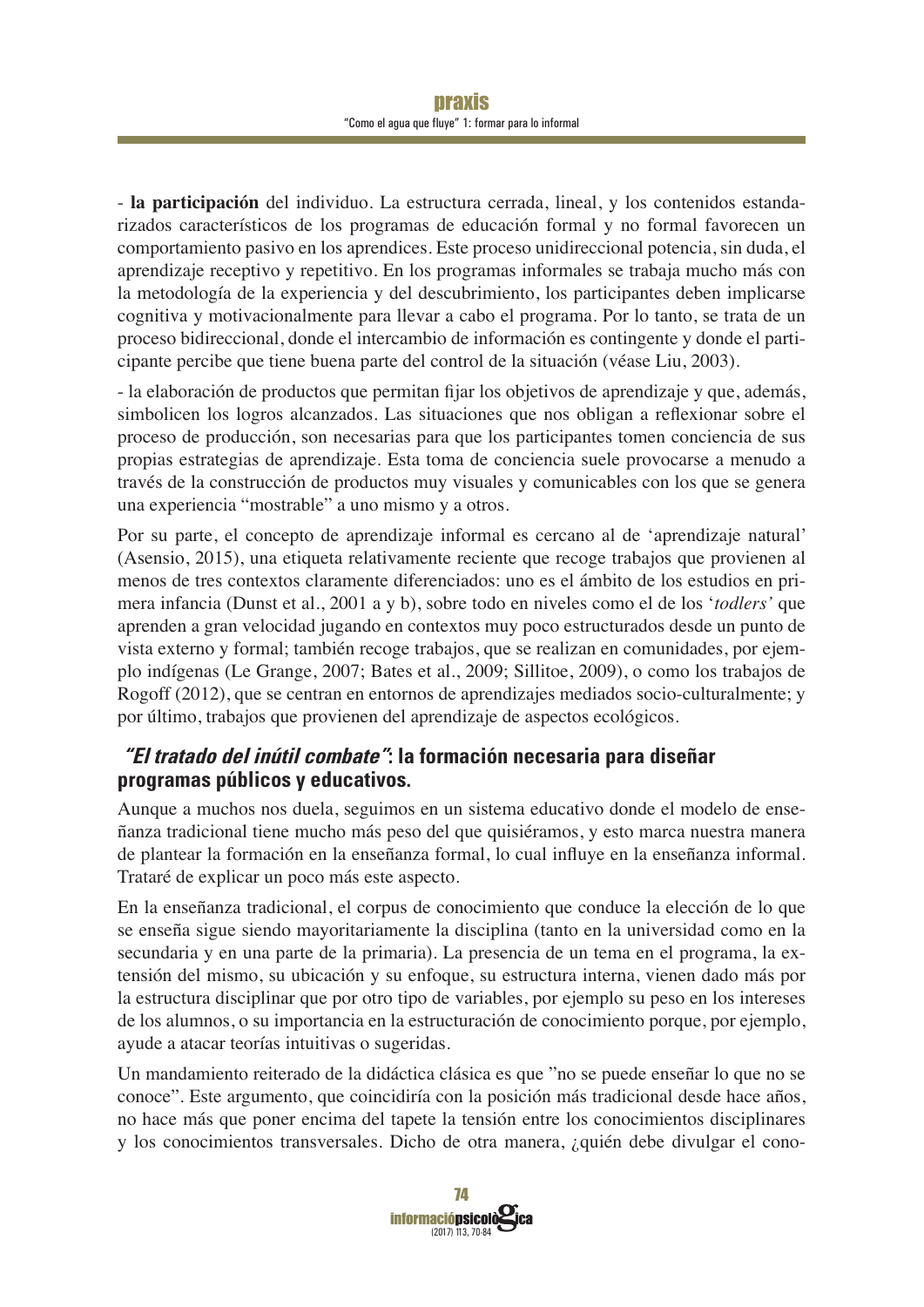## **Draxis**

**Mikel Asensio Brouard** 

cimiento?, ¿el experto en el conocimiento mismo que no sabe nada de enseñanza y aprendizaje?, o bien una persona entrenada específicamente que sabe lo suficiente del contenido disciplinar, pero que además está formada en la problemática específica de la transmisión del conocimiento. El tema nos puede resultar muy simple desde el punto de vista de la psicología educativa, aunque solo sea porque tenemos una posición muy clara a favor de la segunda opción. Lo que quiero poner de manifiesto aquí es que, en general, en la enseñanza de la ciencia, y en concreto en los másteres de conocimiento y/o cultura científica, este tema no está resuelto. Sigue manteniéndose la idea intuitiva entre los no expertos de que para enseñar matemáticas lo más importante es saber matemáticas, es más, para diseñar una exposición sobre matemáticas en un museo de la ciencia, o para conformar un programa público o educativo sobre conocimientos científicos debe hacerlo alguien que sepa matemáticas. El problema de todos conocido es que, cuando se cae en esta tentación, la enseñanza, las exposiciones o los programas suelen ser insoportablemente aburridos, incomprensibles, desmotivadores y nada emocionantes (aunque explícitamente hablen de ciencia divertida o de experiencias envolventes). La consecuencia habitual es que los receptores de estas experiencias no aprenden.

Pongamos dos ejemplos de los que estamos comentando, uno negativo y uno positivo. Uno de los montajes que puede encontrarse en muchos museos de ciencia se llama la pelota con



Figura 1: montaje "La pelota con memoria", sobre la primera ley de Newton, que aparece con diseños similares en numerosos museos de ciencia

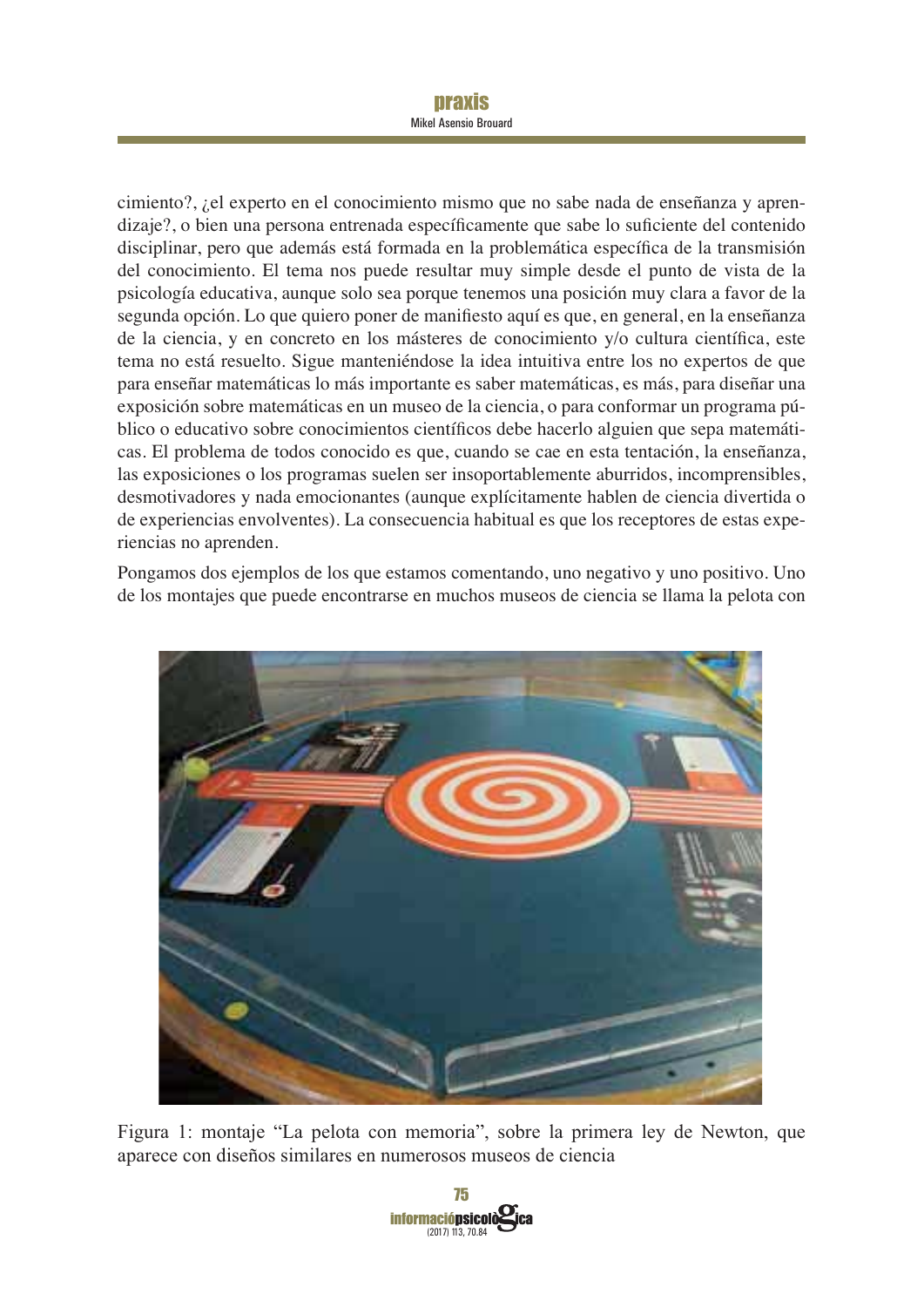#### praxis "Como el agua que fluye" 1: formar para lo informal

memoria. Consiste en tirar una bola por un tobogán y al transcurrir por una superficie se mete en un disco que gira y que cambia la dirección aparente de la bola, sin embargo, ésta sale por del disco giratorio por la misma dirección por la que entró. La pelota con memoria trata de ilustrar la primera ley de Newton y en muchos museos viene acompañada de un texto que sin anestesia suele contar que la ley postula que un cuerpo no puede cambiar su estado inicial, en reposo o el de una trayectoria rectilínea uniforme, si no se le aplican fuerzas cuya resultante no sea nula. Este montaje no suele ser muy exitoso. Los visitantes suelen presentar una manipulación superficial en la que simplemente juegan con la pelota y sus movimientos, sin establecer ninguna meta definida o con metas que no son las orientadas a la comprensión del fenómeno y la ley propuestas. No vamos a entrar en el tema del texto que normalmente suele empeorar sustancialmente la situación al tratar sobre conceptos de alto nivel, que a su vez precisan de otros conceptos de alto nivel para comprenderse y manejarse, y que generan una sensación de encriptamiento muy notable. Unos pocos suelen empezar una manipulación más dirigida pero que generalmente les hace fijarse en el momento en el que la pelota entra en el disco giratorio, ya que perceptualmente es el momento más pregnante, que es precisamente donde no se cumple el principio de conservación del movimiento ya que recibe la fuerza de rotación, mientas que no suelen fijarse en el momento (una vez que la pelota sale del giro), en que la ley sí se cumple. El diseño provoca una experiencia fenomenológica conforme con una concepción pre-newtoniana y complica notablemente la comprensión.

Muy rápidamente, nótese la diferencia con este otro montaje (en este caso del Adventure *Science Center* de Nashville) en donde la manipulación del ángulo de un cañón de bolas permite una experiencia incuestionable sobre cuál es la mejor parábola para llegar más lejos con la bola que disparas.



Figura 2: montaje sobre parábolas en el museo de ciencia de Nashville

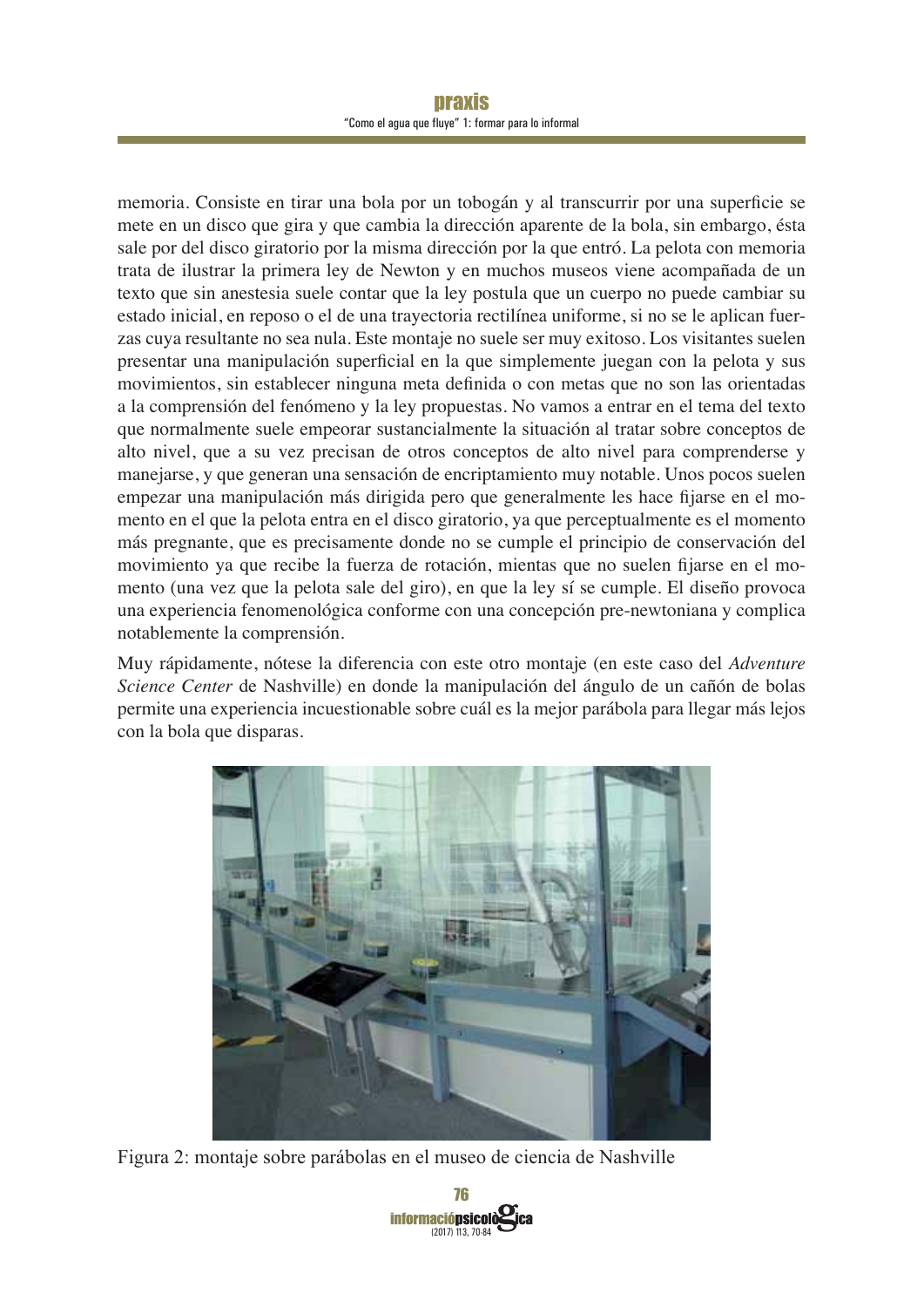praxis Mikel Asensio Brouard

 $CosmoCaixa$ 

*"el Clik dels nens"*. Mientras que los más críticos se *'playgrounds'*

*Clik'*

-

-

- -



Figura 3: montaje sobre el esquema piagetiano de la balanza en el *Clik* de *CosmoCaixa* en Madrid

'*clipping'*

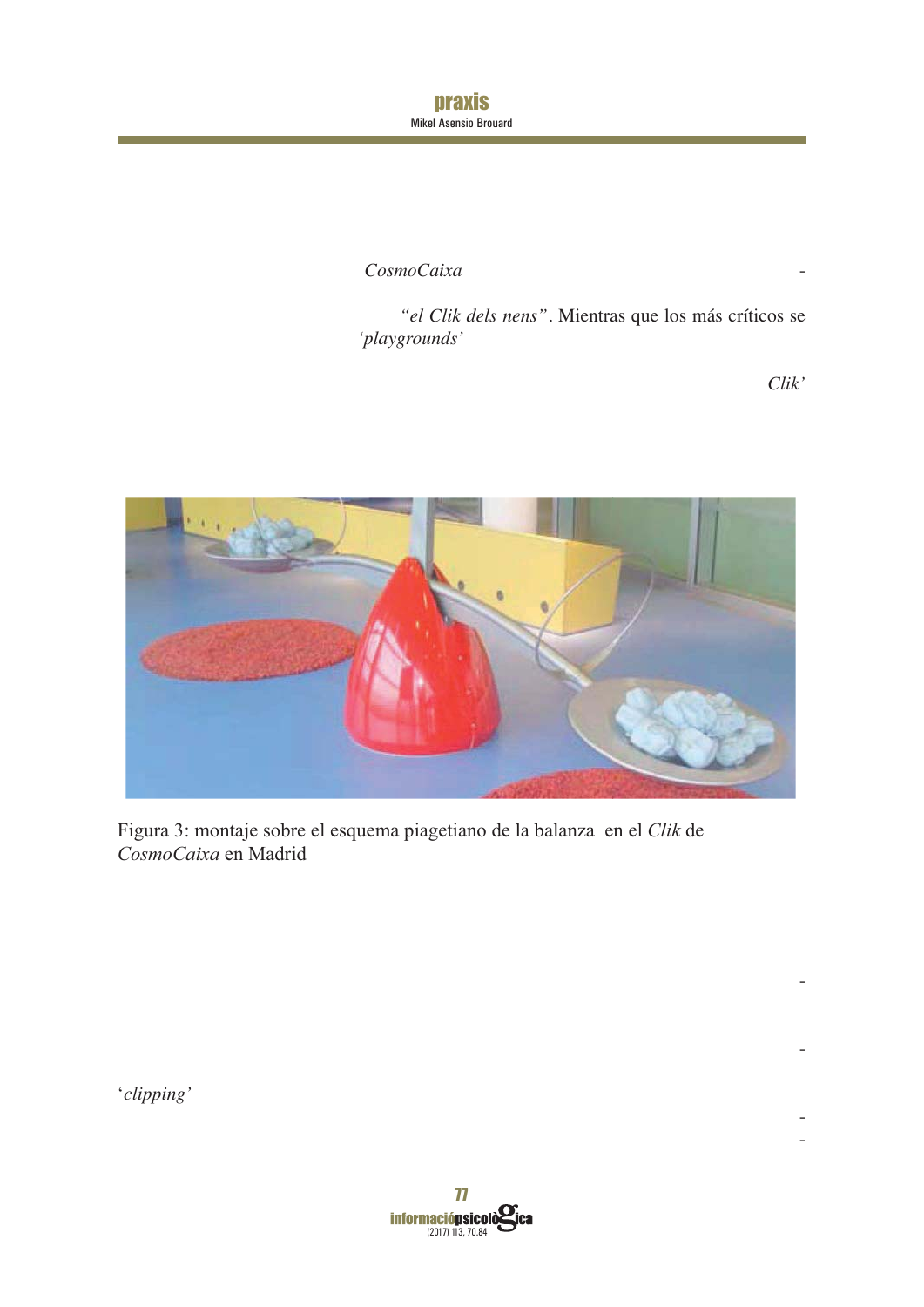Vorecer vocaciones científicas. En estos aspectos, esta didáctica del espectáculo en medios parece fracasar estrepitosamente y, por tanto, exportar sus estrategias meramente comunicativas a situaciones de aula o de entornos informales no parece que sea la mejor vía.

## **"Opus Nigrum": las malas prácticas.**

A principios de los años 90 el *Museo Arqueológico Nacional* promovió un cambio en su organigrama de modo que se introdujera un departamento de educación. Hasta ese momento los departamentos de los museos estaban dedicados a la estructura de sus colecciones. Así un museo de arte podía tener departamentos que se llamaban 'barroco andaluz' o 'pintura flamenca', un museo de arqueología tendría departamentos como 'Grecia', 'Roma' o 'Ibérico'. Sin embargo, hace tiempo que los museos estadounidenses tienen otra estructura, donde es posible rastrear departamentos funcionales del tipo '*marketing'*, '*development'*, *'audiences', 'temporary exhibitions' o 'evaluation'*, mientras que las colecciones se agrupan en un macro-departamento (con posibles secciones en los museos grandes). El cambio en el organigrama del *MAN* era un mero maquillaje, pero constituía un reconocimiento al peso que las actividades educativas y de difusión en general tenían ya en ese momento en las instituciones.

Este reconocimiento no está aún plenamente asumido. Muchos museos del estado tienen más de un 90% de visitantes escolares, sin embargo su discurso lejos de estar dirigido a este segmento, mantiene una estructura centrada en las colecciones, sin transposición alguna a intereses de los escolares y en la mayoría de los casos con unos recursos educativos mínimos y tradicionales, que suelen girar en torno a visitas guiadas, muchas de ellas desarrolladas por personas de la tercera edad, o aburridas fichas descriptivas sobre las características tipológicas de las colecciones.

En paralelo, hemos asistido a algunos pocos museos con unos departamentos de educación muy activos e innovadores (especialmente en Cataluña). Aquí se han desarrollado numerosos programas públicos y educativos que han creado un cierto clima de calidad en la literatura especializada, pero que al mismo tiempo era coetánea de una masa, proporcionalmente mayoritaria, de instituciones que seguían con una oferta mínima y tradicional, como mucho maquillada con acciones puntuales que tratan de mostrarse como perlas de una política estructural que no existe.

Además, en una gran parte de los pocos museos que estaban marcando una línea más progresista, el progreso se ha visto siempre dificultado y a veces truncado por la aparición del proceso de externalización. Esta mentalidad de gestión comenzó antes de la última crisis económica de 2009, aunque obviamente en este periodo se ha agudizado. Ante la necesidad de reducir costes y controlar el gasto se redujeron las partidas dedicadas a los programas públicos y educativos, mientras que otras seguían sin revisión o al alza (por ejemplo se amplió muy sustancialmente el número de conservadores y ayudantes, expertos en colecciones, o siguieron aumentando las partidas de los seguros o los pagos a artistas y mediadores de arte contemporáneo, o las tarifas de arquitectos y diseñadores gráficos, por ejemplo). Tras la crisis algunos de estos sectores se desplomaron mientras que otros han seguido instalados en la externalización con un efecto perverso en el que las grandes compañías de gestión están

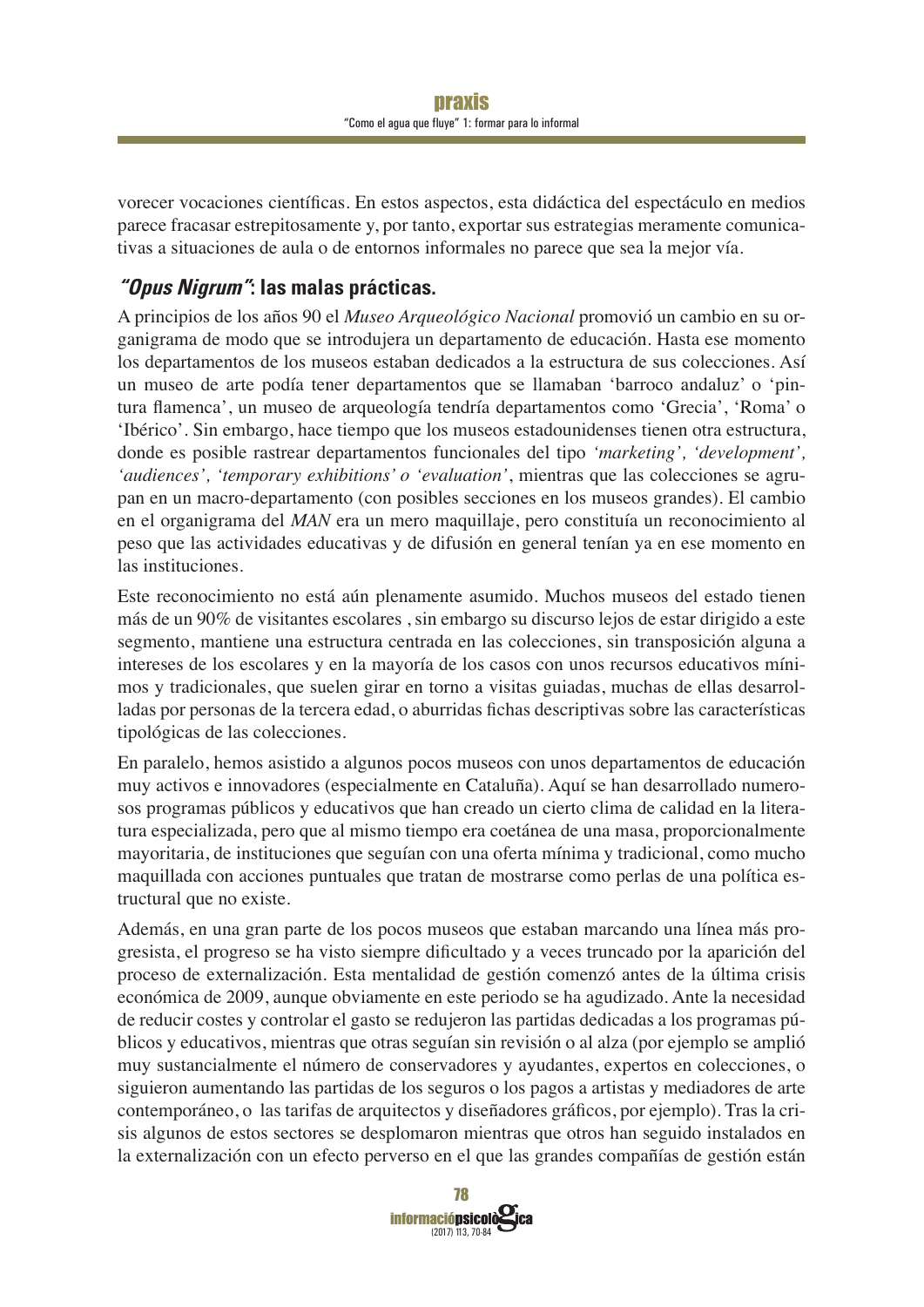#### praxis Mikel Asensio Brouard

copando el mercado porque son capaces de controlar mejor el gasto, normalmente a base de reducir los sueldos de los docentes y los derechos de formación, horarios, permanencia, etc. La consecuencia es que empresas que hasta ahora llevaban la limpieza o la seguridad, llevan actualmente también los servicios educativos, con plantillas de licenciados muy jóvenes en condiciones muy precarias y con formación escasa y solamente disciplinar. Por su parte, los departamentos educativos de las instituciones se limitan, muchas veces, a gestionar administrativamente los servicios; ni siquiera planifican o diseñan programas o materiales, sino que son las propias empresas las que se encargan de una parte muy sustancial del diseño de los mismos. No hace falta decir que con este planteamiento, el rigor y la eficacia han decrecido notablemente.

### **"Los sueños y las suertes": los másteres de formación en contextos informales.**

Los masters que tratan de formar en aprendizajes informales se enfrentan a una problemática compartida. Primero, el bloque más teórico tiene claramente dos partes diferentes: una es la dedicada a los contenidos de las instituciones, sus referentes disciplinares y sus referentes de Patrimonio material e intangible. Esto constituye el referente clásico de contenidos, que sería el equivalente en la enseñanza formal a las material o asignaturas clásicas y sus disciplinas científicas de referencia. Además, existe siempre la referencia a la Psicología Educativa y a la Didáctica, en la medida que tenemos el bloque dedicado a la transmisión de ese conocimiento mediante el conocimiento del receptor, del diseño y desarrollo de los programas, de la conformación de los espacios, su comunicación y la gestión de los mismos y de la institución. Este segundo bloque equivaldría en el ámbito formal a toda la reflexión de aprendizaje, didáctica y gestión, que se plantea en términos muy similares, con los principales problemas compartidos y, hasta el momento, unos análisis teóricos bastante compartidos.

Queremos destacar dos características de estos estudios. Una es su carácter interdisciplinar. Los conocimientos precisos para el desarrollo de los aprendizajes en contextos informales precisan de la concurrencia de disciplinas diversas, que parten ineludiblemente de una cierta formación en las disciplinas de referencia, pero que también necesariamente se complementa con el conocimiento de los entornos profesionales específicos, sean museos  $\gamma$  patrimonio, los media, penitenciarías, iglesias, el medio natural, la televisión, los videojuegos, o las APPs, etc. Pero además también de manera coercitiva deben considerarse los conocimientos en aprendizaje y enseñanza, en donde los psicólogos educativos y los didactas tienen un peso fundamental.

La segunda característica es la necesidad de profesionalización, la conexión con el mundo profesional, su aplicabilidad y sus características de gestión, lo cual conlleva que una parte de la formación tenga muy en cuenta las intervenciones desarrolladas en las propias instituciones, muchas veces impartida por los propios profesionales que la desarrollan.

Vamos primero a repasar la estructura de tres másteres de aprendizajes informales de los que somos profesores: el primero es el decano de los máster en educación en museos y patrimonio, el Máster de la Universidad de Zaragoza en Huesca, coordinado por Almudena

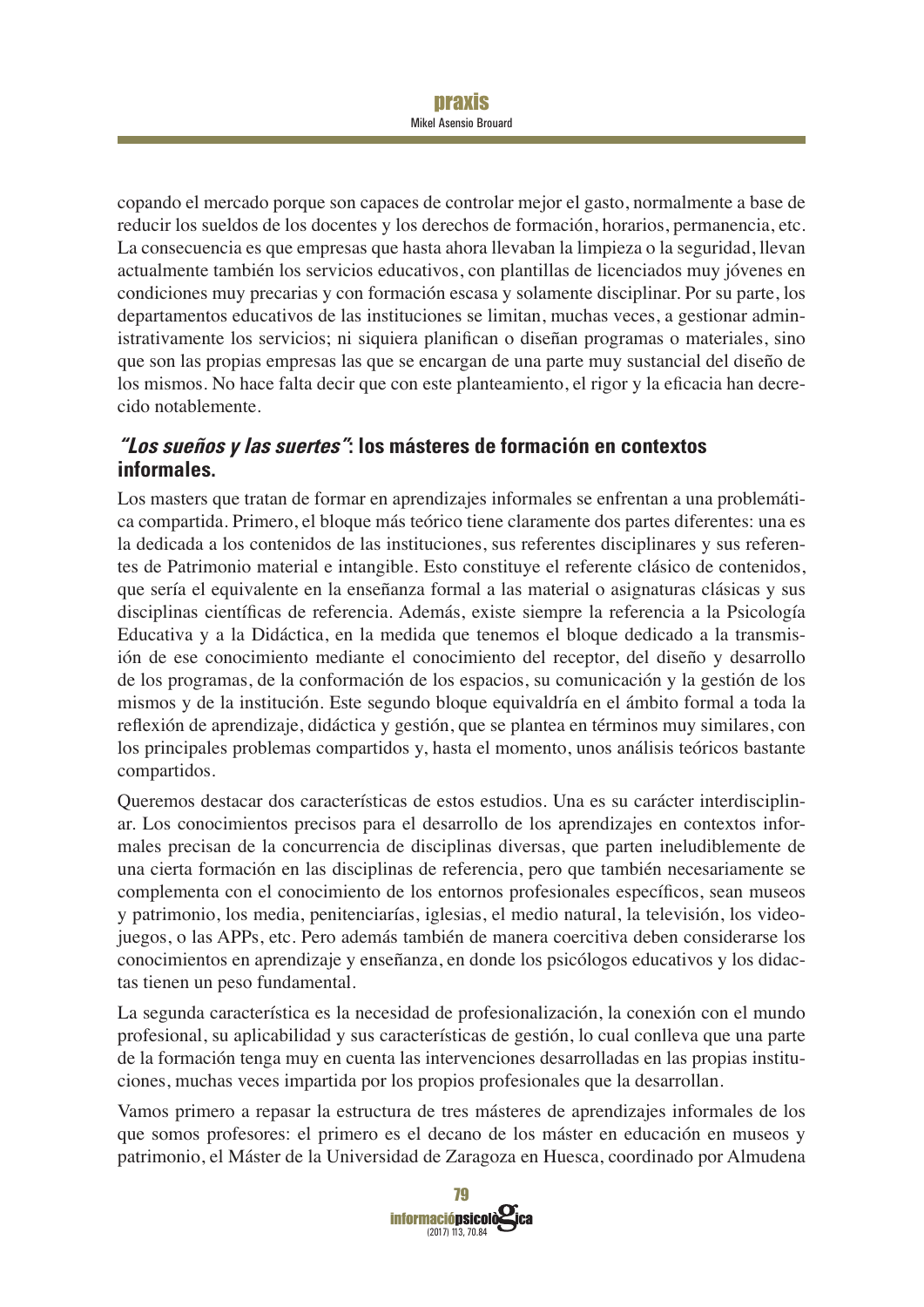Domínguez; el segundo será el Máster de Gestión del Patrimonio, de la Universidad de Barcelona, liderado por Xavier Roigé, probablemente el más influyente en su campo y el que más alumnos ha formado; el tercero es nuestro Máster de Museología Científica de la UAM.

El llamado coloquialmente Máster de Huesca, ha cumplido ya más de 25 años. Se ocupa de preparar a los profesionales para los departamentos de educación de los museos con un énfasis algo menor en temas de comunicación. En el Máster imparten clases académicos provenientes de disciplinas como Educación, Historia, Arte, Psicología, Derecho y Ciencias Naturales, profesorado de secundaria, y profesionales que trabajan en departamentos de museos de diversas disciplinas. Los bloques del programa de 60 créditos incluyen: la museología y museografía; la educación y comunicación; los museos de distintas disciplinas; prácticas externas, TFM, y seminarios y conferencias.

El Máster de la UB, también con más de veinte años, es el más concurrido y probablemente el de mayor prestigio del estado. La Gestión del Patrimonio es bastante más amplia que los programas públicos y educativos y, en teoría, tiene que ver con todos los aspectos funcionales de una institución patrimonial. Sin embargo, en la práctica esta amplitud se restringe bastante porque los profesionales que imparten el máster insisten más en unos aspectos que otros, y proporcionalmente los contenidos educativos tienen una notable presencia. Además, el profesorado que los imparten es de lo más reconocido del estado en estos temas. Los departamentos de origen del profesorado son más variados, pero en la misma línea que los citados para el máster anterior, incluyen otros temas como Antropología, Turismo, Economía, Arquitectura y Diseño; y se mantiene el perfil de los representantes de museos e instituciones patrimoniales. El máster tiene 90 créditos sobre cultura, patrimonio y museos; conservación, museografía y presentación del patrimonio; planificación y gestión del patrimonio; así como materias optativas sobre ámbitos, sobre didáctica, sobre instrumentos jurídico-económicos de la gestión; y sobre metodologías y técnicas de investigación.

El alumnado de estos dos másteres citados es igualmente muy variado. Proporcionalmente podríamos decir que son las disciplinas de Historia, Arqueología, Arte y Educación, las que más alumnado aportan tradicionalmente. En menor medida antropólogos, psicólogos, biólogos, arquitectos, diseñadores, comunicación, y humanidades.

Por su parte, el máster de museología científica de la UAM tiene una estructura que consta de 7 bloques: cultura científica y la transmisión del conocimiento científico; museología científica (colecciones científicas, públicos de la ciencia, programas públicos y educativos; museografía de la ciencia; tecnologías; gestión); especialización; profesionalización; y el bloque de internacionalización, que consiste en un curso 'in situ' en una institución internacional de museología científica de reconocido prestigio. El máster se completa con los bloques clásicos de *practicum*, TFM y conferenciantes que aportan una revisión panorámica de revisiones de temas punteros de investigación.

Con las diferencias obvias, sin embargo, las estructuras de estos másteres son bastante equiparables, lo que demuestra la problemática a la que se enfrenta este tipo de formación y la solución que se le está dando.

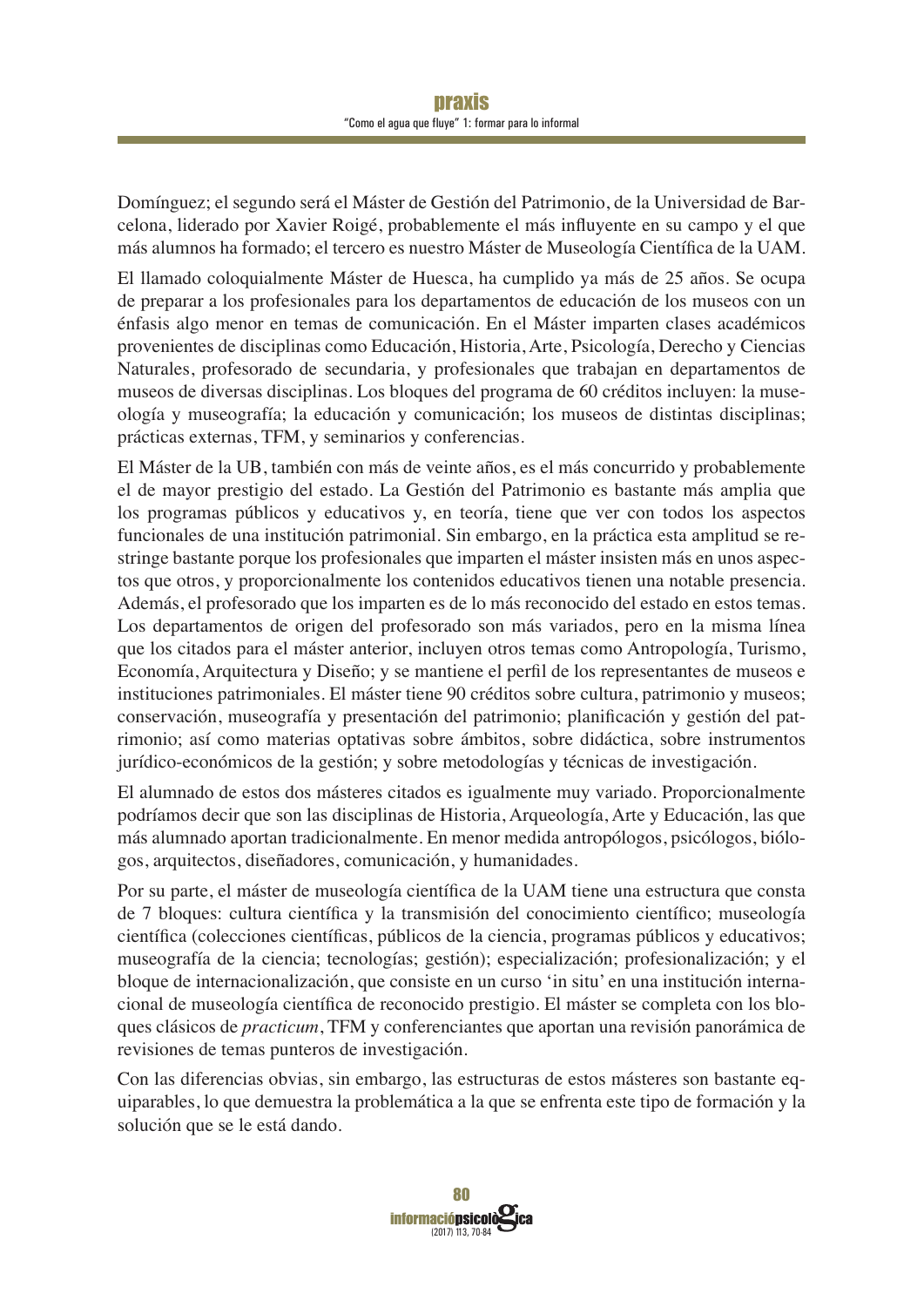## **"El jardín de las quimeras": ¿hacia dónde va la formación en aprendizajes informales?.**

Creemos que todos los profesionales que nos dedicamos a la formación en psicología, compartimos la idea obsesiva de encontrar una identidad disciplinarmente rigurosa, profesionalmente consensuada y socialmente comunicable, tanto del psicólogo educativo como de su actividad. Hay una mímesis entre identificación y visualización. Si no identificamos ambas, el profesional y la actividad, se dificulta mucho su inclusión en el proceso de profesionalización. Sin embargo, si bien estamos de acuerdo en el objetivo quizá no estemos de acuerdo en las estrategias para conseguirlo, veamos algunas de las aristas.

La cuestión de la regulación, entendiendo por tal la obligación de cursar un máster específico accesible solamente para un colectivo determinado, tiene como consecuencia negativa la homogeneización. Esta posición podría ser aplicada en el caso de contenidos muy perfilados pero es imposible en el caso de formaciones, como es el caso generalmente de la formación informal. No creemos que un máster oficial y regulado resuelva ninguno de los problemas a los que nos enfrentamos en los entornos informales y sin embargo supondría un estrechamiento inasumible de los conocimientos, dificultando sobremanera la necesaria interdisciplinariedad. En nuestra opinión la solución no es que una disciplina cope la actividad profesional, sino que, muy al contrario, la actividad se enriquezca de conocimientos de origen muy diverso en los que el profesional debe tener un conocimiento mínimo con independencia de que tenga una mención mayor en alguno de ellos.

En la contraria a la regulación excluyente, podríamos adoptar la solución de la acreditación profesional, tal como se hace en muchos países, por ejemplo en Estados Unidos, para muchas profesiones. La acreditación consiste en un permiso que te permite ejercer y que se obtiene a partir de la presentación de tus méritos a una comisión, generalmente formada por profesionales del ámbito de ejecución. La acreditación permite que personas que tienen orígenes académicos diferentes, pero que posteriormente han confluido en un campo de conocimiento y actuación profesional, puedan presentarse a la acreditación. Las vías para la especialización se abren y no se regulan pero se evalúan mediante una comisión de expertos, no es tan complicado.

Fijémonos que de hecho es lo que se hizo cuando se creó el máster general de psicología clínica. Hubo que montar una comisión de acreditación que evaluó la idoneidad de todos los profesionales ya existentes que presentaron sus méritos y se les concedió la licencia para ejercer. Lo único que habría que haber hecho es mantener y regular esta vía de la acreditación, incluso en el caso de que la aparición de un máster específico garantice automáticamente la acreditación, pero sin eliminar otras vías de acceso y especialización a la profesión. La vía de acreditación se utiliza con éxito, por ejemplo, en el reconocimiento de profesionales del ámbito de museos en el *International Council of Museums (ICOM)* de *UNESCO*.

En el caso concreto de los escenarios informales de aprendizaje es muy difícil que nos pongamos de acuerdo en un catálogo de actividades que definan las labores profesionales. El ámbito informal es demasiado diverso y los contextos de aplicación demasiado pregnantes

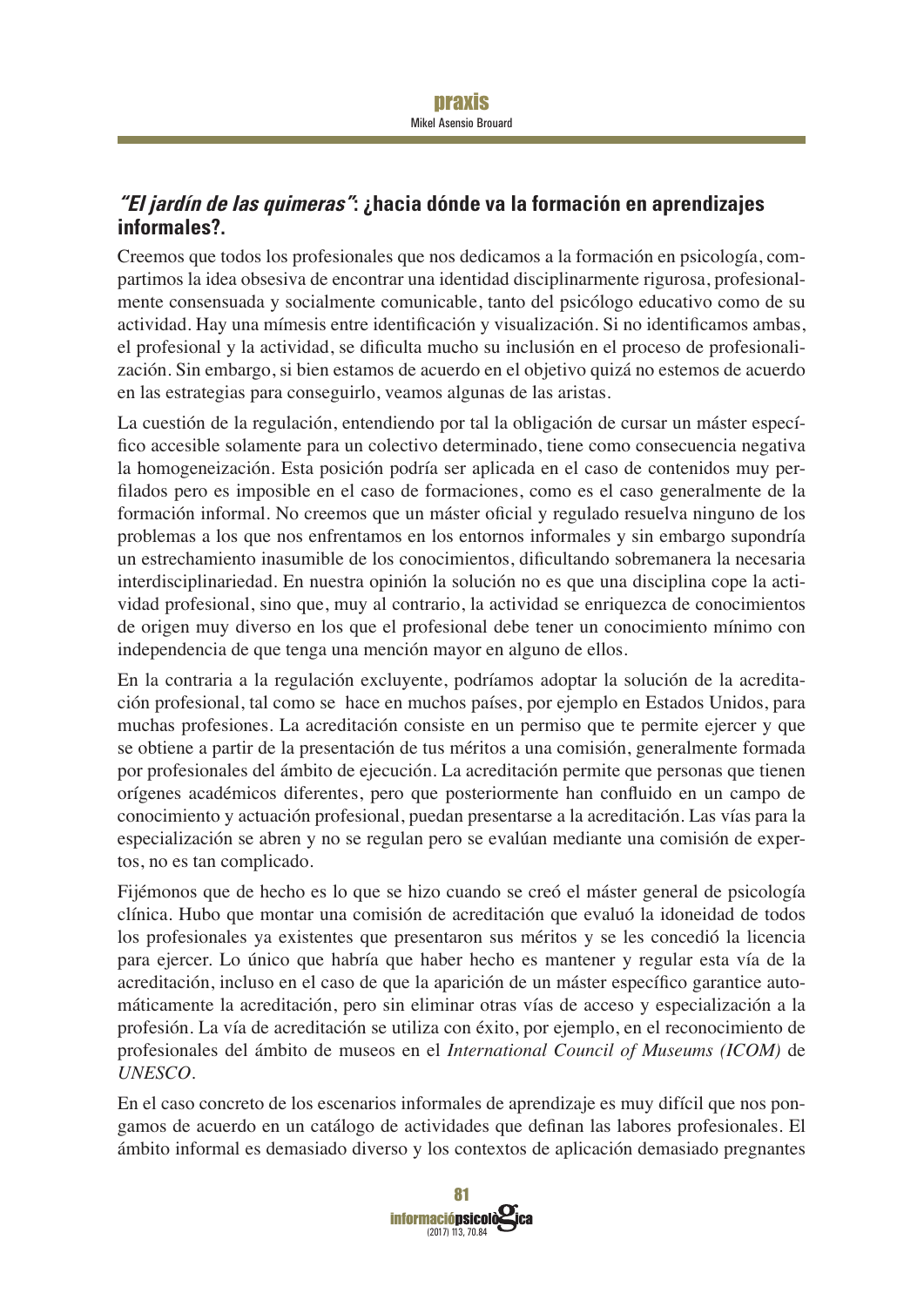#### **Draxis** "Como el agua que fluye" 1: formar para lo informal

(sean museos, la calle, la televisión, la familia, la cárcel, etc.). Sin embargo, sí podríamos ponernos más de acuerdo en las aportaciones que la psicología educativa debería hacer a este ámbito y por tanto cuál debería ser su reflejo en la formación de los másteres especializados. No creemos que este deba ser el lugar en donde nos arriesguemos a hacer este catálogo, baste con apuntar que debería ir en línea con las reflexiones de tres grandes bloques: el de las llamadas ciencias del aprendizaje (Sawyer, 2014), sus dimensiones sociales (Bandura, 2002; Moscovici and Markova, 2006), y las adecuaciones al diseño universal (Norman, 2013). Pero en los ámbitos específicos de aplicación a los contextos informales es fundamental la adecuación de los discursos generales a las características precisas de cada ámbito y su profesionalización. Es muy importante, que los y las estudiantes aprendan a aplicar estos principios generales a problemáticas concretas, deben conocer la historia de estos ámbitos y deben utilizar la conceptualización y las costumbres de diálogo concretos y específicos. De no hacerlo, los discursos, aunque interesantes, no se reconocen como relevantes y los profesionales no serán integrados en las instituciones e empresas del ámbito.

La profesionalización es absolutamente fundamental, entendiendo por tal la inmersión en las prácticas del ámbito. Y la mediación y el acompañamiento de profesionales en este camino son totalmente indispensables. Una de las tendencias nefastas del establecimiento de los másteres oficiales ha sido la eliminación de muchos de los claustros de los profesionales y su sustitución endogámica por académicos cercanos. No entramos aquí en la pertinencia de que existan o no másteres oficiales, diferenciados de las titulaciones propias. Lo que sí estamos en contra es de la rigidez de su normativa, que lleva a que sea muy difícil contar con profesionales externos que no forman parte de la universidad y a quienes lógicamente no se puede compensar con créditos su contribución. Esta regulación ha conseguido alejar los másteres, cuyo objetivo principal debería ser la profesionalización, de los ambientes profesionales. Los másteres se han hecho más académicos y por tanto más endogámicos, hay muchos profesores enseñando en el máster, algo más ampliado, lo mismo que explican en el grado, con el peligro de hacer cada vez más grande el foso entre la universidad y la sociedad.

Varios son los retos más significativos de la formación en los ámbitos informales:

Contribuir a la importancia/potencia y al diseño y desarrollo del llamado tercer sector. Una amplia mayoría de las actividades informales se integran en un sector económico aún poco regulado (incluso aquellas que se realizan a nivel institucional, porque se refieren a funciones y propuestas novedosas en la gestión de estas instituciones), que se presta a abusos institucionales, y en el que no es fácil luchar con las grandes empresas que juegan con otras reglas.

Seguir trabajando por la eliminación de los gremialismos. Los que más saben de un área no necesariamente son los funcionarios de carrera que ocupan posiciones en los organigramas institucionales correspondientes, pero tampoco podemos referirnos a ellos constantemente como el enemigo. Las desconfianzas entre profesionales no ayudan a favorecer la colaboración en los proyectos.

La aportación de nuevas ideas y de la revisión de viejas concepciones o prácticas, no puede

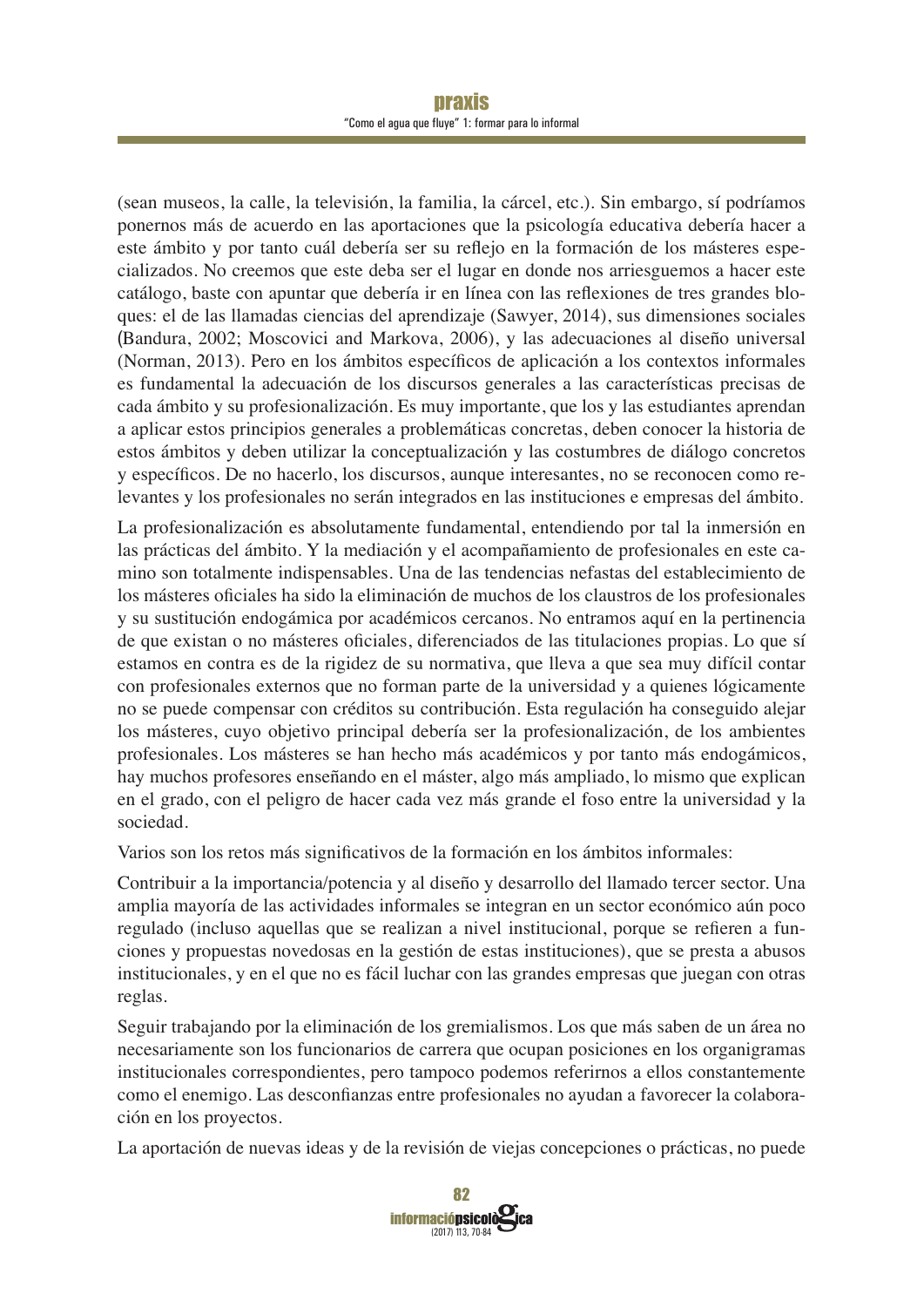estar reñido con el conocimiento y respeto a la experiencia. Es obvio que hay que innovar, pero la experiencia no es por sí misma sospechosa de ineficacia, muy al contrario, no deberían primarse innovaciones que no revisen con cuidado lo ya realizado, quizá así no nos veamos abocados cada mañana a descubrir el Mediterráneo.

Entender la evaluación no como una amenaza externa sino como un proceso a nuestro servicio, como una oportunidad de diálogo, necesario para visualizar adecuada y eficientemente nuestro trabajo.

Por último, un reto irrenunciable es el compromiso ético, moral y social, integrado en un conjunto de pro-acciones positivas que defiendan la universalidad, la equidad, la convivencia, la inclusión y la solidaridad.

## **Referencias Bibliográficas:**

- Asensio, M. (2015). El aprendizaje natural, la mejor vía de acercarse al patrimonio. Revista Educatio Siglo XXI, 33 (1), 55-82.
- Asensio, M., Asenjo, E., Castro, Y. y Pol, E. (2014). Evaluación implicativa: hacia una visión generativa y participativa en la gestión de audiencias. En: Arrieta, I. (Ed.) La sociedad ante los museos. Públicos, usuarios y comunidades locales. Bilbao: EHU-UPV, PP: 79-119.
- Asensio, M., Asenjo, E. y Rodríguez, M. (2011). El marco teórico del aprendizaje Informal. En: Asensio, M. y Asenjo, E. (Eds.): Lazos de Luz Azul. Museos y Tecnologías 1, 2 y 3.0. (pp. 49-78). Barcelona: Editorial Universitat Oberta de Catalunva.
- Bandura, A. (2002). Social cognitive theory in cultural context. Journal of Applied Psychology: An International Review, 51, 269-290.
- Bates P., Chiba, M., Kube, S. and Nakashima, D. (2009). Learning and Knowing in Indigenous Societies Today. Paris: UNESCO.
- Colley, H., Hodkinson, P. and Malcolm, J. (2003). Informality and Formality in Learning. London: Learning and Skills Research Centre.
- Comas-Quinn, A.; Mardomingo, R. and Valentine, C. (2009). Mobile blogs in language learning: making the most of informal and situated learning opportunities, ReCALL, 21, 96-112.
- Dunst, C.J., Bruder, M.B., Trivette, C.M., Hamby, D., Raab, M. and McLean, M. (2001). Characteristics and Consequences of Everyday Natural Learning Opportunities. Topics in Early Childhood Special Education, 21, 2
- Dunst, C.J., Bruder, M.B., Trivette, C.M., Hamby, D., Raab, M. and McLean, M. (2001). Characteristics and Consequences of Everyday Natural Learning Opportunities. Topics in Early Childhood Special Education, 21 (2), 68-92
- Eraut, M. (2000). Non-formal learning, implicit learning and tacit knowledge. En Coffield, F. (Ed.) The learning society: The necessity of informal learning, (pp. 12-30). Bristol, UK: Policy Press.
- Eshach, H. (2007). Bridging In-school and Out-of-school Learning: Formal, Non-Formal, and Informal Education. Journal of Science Education and Technology, 16 (2), 171-190.
- Falk, J. (2005). Free-choice environmental learning: framing the discussion, *Environmental Education Research*, 11  $(3)$ , 265-280.
- Falk, J. H., Heimlich, J.E. and Foutz, S. (Eds.) (2009). Free-Choice Learning and the Environment. Learning Innovations. N.Y.: AltaMira Press.
- Friedman, A. (Ed.). (2008). Framework for evaluating impacts of Informal Science Education projects. Report from the National Science Foundation Workshop http://informalscience.org/documents/Eval Framework. pdf